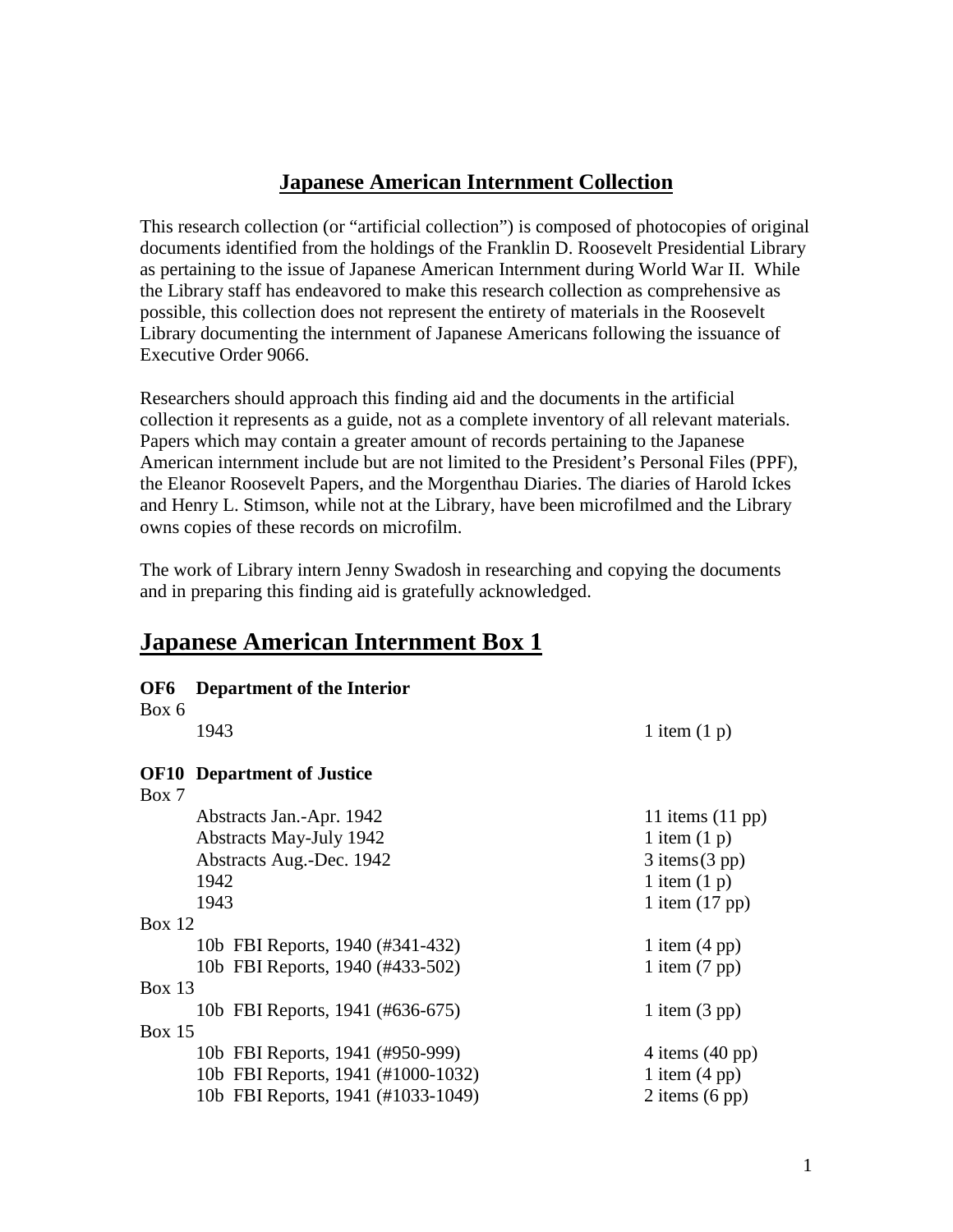|               | 10b FBI Reports, 1941-1942 (#1050-1105)   | 1 item $(4 \text{ pp})$    |
|---------------|-------------------------------------------|----------------------------|
|               | 10b FBI Reports, 1942 (#1106-1149)        | 1 item $(5 \text{ pp})$    |
|               | 10b FBI Reports, 1942 (#1150-1183)        | 1 item $(1 p)$             |
| <b>Box 16</b> |                                           |                            |
|               | 10b FBI Reports, 1942 (#1184-2003)        | 1 item $(29$ pp)           |
|               | 10b FBI Reports, 1942 (#2004-2060)        | $3$ items $(3$ pp)         |
|               | 10b FBI Reports, 1941 (#2094-2143)        | 1 item $(1 p)$             |
|               | 10b FBI Reports, 1942 (#2144-2174)        | 1 item $(3 \text{ pp})$    |
| Box 7         | <b>OF18 Navy Department</b>               |                            |
|               | Mar.-Apr. 1942                            | 1 item $(6 \text{ pp})$    |
| Box 8         | <b>OF25</b> War Department                |                            |
| <b>Box 15</b> | July-Dec 1942                             | 1 item $(2 \text{ pp})$    |
|               | miscellaneous May-Aug., 1943              | 1 item $(5 \text{ pp})$    |
|               | cross references Sept-Oct., 1942          | 1 item $(1 p)$             |
|               | cross references 1943                     | $2$ items $(2$ pp)         |
|               | <b>OF69 Boy Scouts of America</b>         |                            |
| Box 5         | 1943                                      | 1 item $(1 p)$             |
| Box 1         | <b>OF77 Alien Property Custodian</b>      |                            |
|               | 1939-1945                                 | 11 items $(66 \text{ pp})$ |
|               | 77a Alien Property Custodian Endorsements | 2 items $(21 \text{ pp})$  |
| Box 5         | <b>OF79</b> Bureau of the Budget          |                            |
|               | July-Dec. 1941                            | $3$ items $(6 \text{ pp})$ |
| Box 6         |                                           |                            |
|               | Jan.-June 1942                            | $5$ items $(14pp)$         |
|               | June-Dec. 1942                            | 1 item $(2 \text{ pp})$    |
| Box 7         | Jan.-June 1943                            |                            |
| Box 8         |                                           | 1 item $(3 \text{ pp})$    |
|               | 1944-1945                                 | $3$ items $(6 \text{ pp})$ |
| Box 5         | <b>OF93</b> Colored Matters (Negroes)     |                            |
|               | Jan.-Apr. 1943                            | 1 item $(9$ pp)            |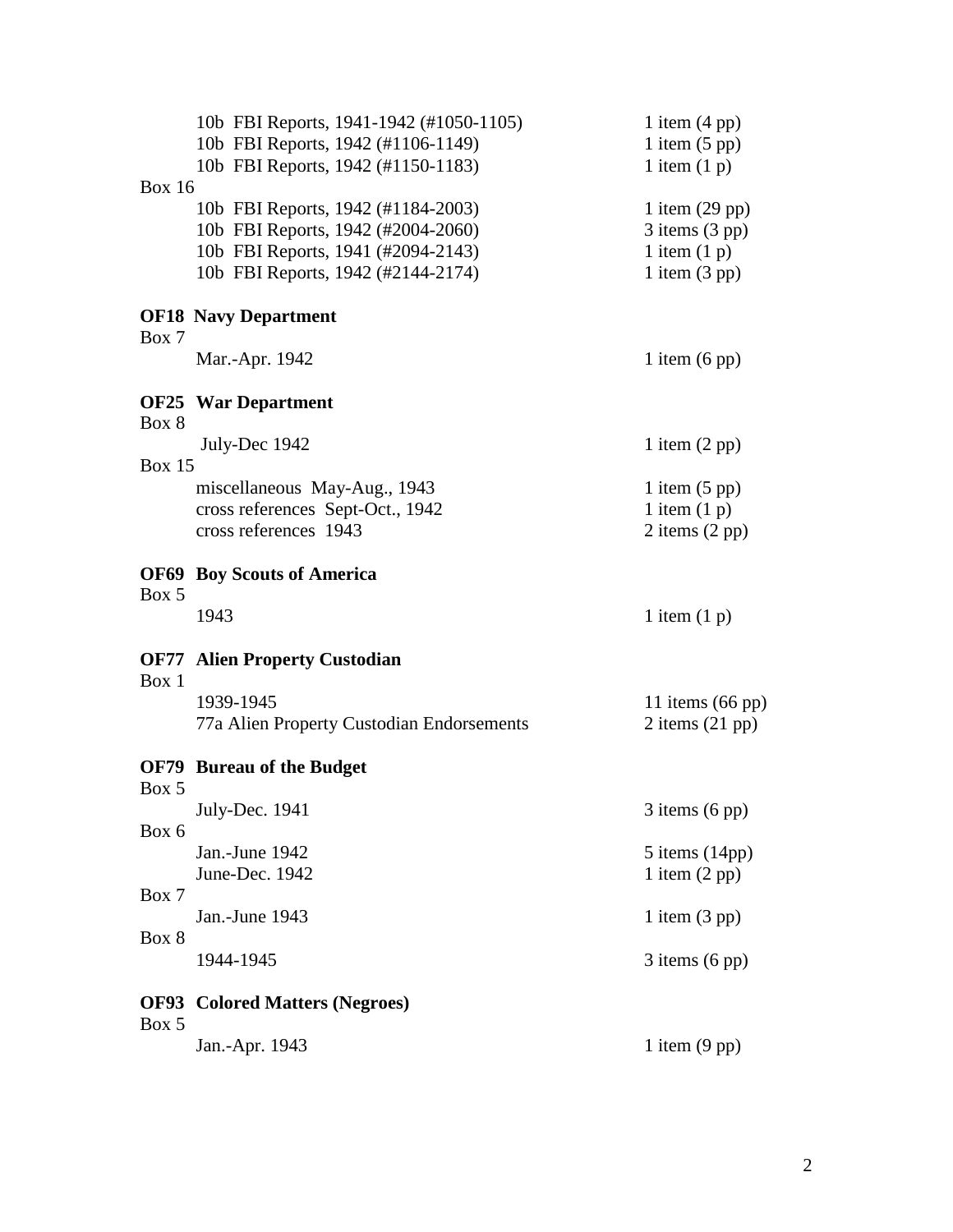|       | <b>OF107 Education</b>                          |                            |
|-------|-------------------------------------------------|----------------------------|
| Box 4 | Jan.-Apr. 1943                                  | 1 item $(11$ pp)           |
|       | <b>OF133 Immigration</b>                        |                            |
| Box 1 |                                                 |                            |
|       | 1936-1941                                       | $3$ items $(4 \text{ pp})$ |
|       | 1942                                            | 33 items (83 pp)           |
|       | 1943-1945                                       | 2 items $(2 \text{ pp})$   |
|       | OF136 Radio                                     |                            |
| Box 4 |                                                 |                            |
|       | June-Dec. 1941                                  | 1 item $(6 \text{ pp})$    |
|       | <b>OF161 Proclamations and Executive Orders</b> |                            |
| Box 3 |                                                 |                            |
|       | 1941-1945                                       | 1 item $(1 p)$             |
|       | Jan.-July 1942 Cross References                 | 1 item $(7 \text{ pp})$    |
|       | OF197 Japan                                     |                            |
| Box 1 |                                                 |                            |
|       | 1941-1942                                       | 24 items $(25 \text{ pp})$ |
| Box 2 |                                                 |                            |
|       | 1943-1945                                       | 10 items $(12 \text{ pp})$ |
|       | 197a Japan Miscellaneous 1935-1937              | $3$ items $(3$ pp)         |
|       | 197a Japan Miscellaneous 1938-1939              | $3$ items $(3$ pp)         |
|       | 197a Japan Miscellaneous 1940                   | 4 items $(6 \text{ pp})$   |
|       | 197a Japan Miscellaneous 1941                   | 12 items $(14 \text{ pp})$ |
| Box 3 |                                                 |                            |
|       | 197a Japan Miscellaneous 1942                   | 54 items (85 pp)           |
|       | 197a Japan Miscellaneous 1943                   | $37$ items $(65$ pp)       |
|       | 197a Japan Miscellaneous 1944-1945              | $20$ items $(30$ pp)       |

# **Japanese American Internment Box 2**

### **OF227Farm Matters**

| Box 4 |                         |  |
|-------|-------------------------|--|
|       | 227a xyz 1942           |  |
|       | 227a xyz Jan.-Mar. 1943 |  |

#### **OF241Sugar**

Box 2

 $3$  items (27 pp)  $2$  items  $(3$  pp)

1942 1 item (5 pp)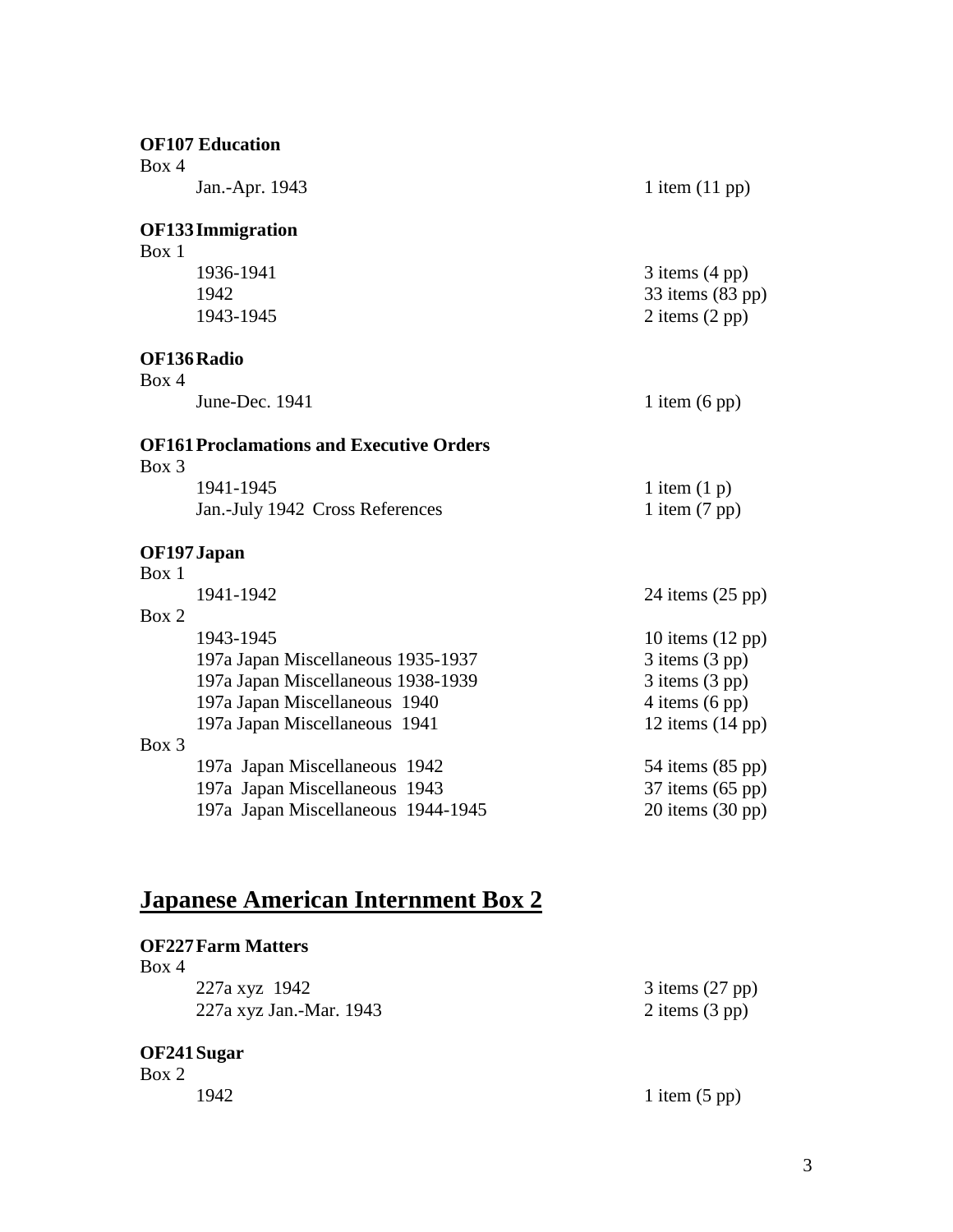|               | <b>OF335 Support of Defense Program</b>                               |                                                   |
|---------------|-----------------------------------------------------------------------|---------------------------------------------------|
| Box 5         | "K" 1940-1943                                                         | 1 item $(2 pp)$                                   |
| Box 2         | <b>OF400 Appointments</b>                                             |                                                   |
|               | Alaska, 1941                                                          | 1 item $(5 \text{ pp})$                           |
| Box 6         | Hawaii, 1939-1940<br>Hawaii, 1941                                     | $3$ items $(3$ pp)<br>$3$ items $(10 \text{ pp})$ |
| Box 7         |                                                                       |                                                   |
|               | Hawaii, 1942<br>Hawaii: Pearl Harbor Inquiry, 1941-1942               | $5$ items $(8 \text{ pp})$<br>2 items $(59$ pp)   |
|               | <b>OF669 Institute of Pacific Relations</b><br>1933-1945              | 1 item $(42 \text{ pp})$                          |
| Box 2         | <b>OF1413 Selective Service Legislation</b>                           |                                                   |
|               | Nov.-Dec. 1942                                                        | 1 item $(3 \text{ pp})$                           |
|               | Jan. 1943<br>Feb. 1-15, 1943                                          | 1 item $(3 \text{ pp})$<br>$2$ items $(5$ pp)     |
|               | Feb. 16-28, 1943                                                      | 1 item $(2 \text{ pp})$                           |
| Box 8         | <b>OF4245 Office of Production Management</b>                         |                                                   |
|               | 4245g Committee on Fair Employment Practices-Tule Lake                |                                                   |
| Box 10        |                                                                       | 91 items (117 pp)                                 |
|               | 4245g Committee on Fair Employment Practices-War Relocation Authority | 27 items (237 pp)                                 |
| Box 1         | <b>OF4249 Home Defense</b>                                            |                                                   |
|               | 1940-1941                                                             | 1 item $(26 \text{ pp})$                          |
| <b>Box 12</b> | OF4675 WWII                                                           |                                                   |
|               | Support "J"                                                           | 2 items $(9$ pp)                                  |
|               | <b>OF4805 Military Areas</b>                                          |                                                   |
|               | 1942-1943                                                             | 15 items $(24 \text{ pp})$                        |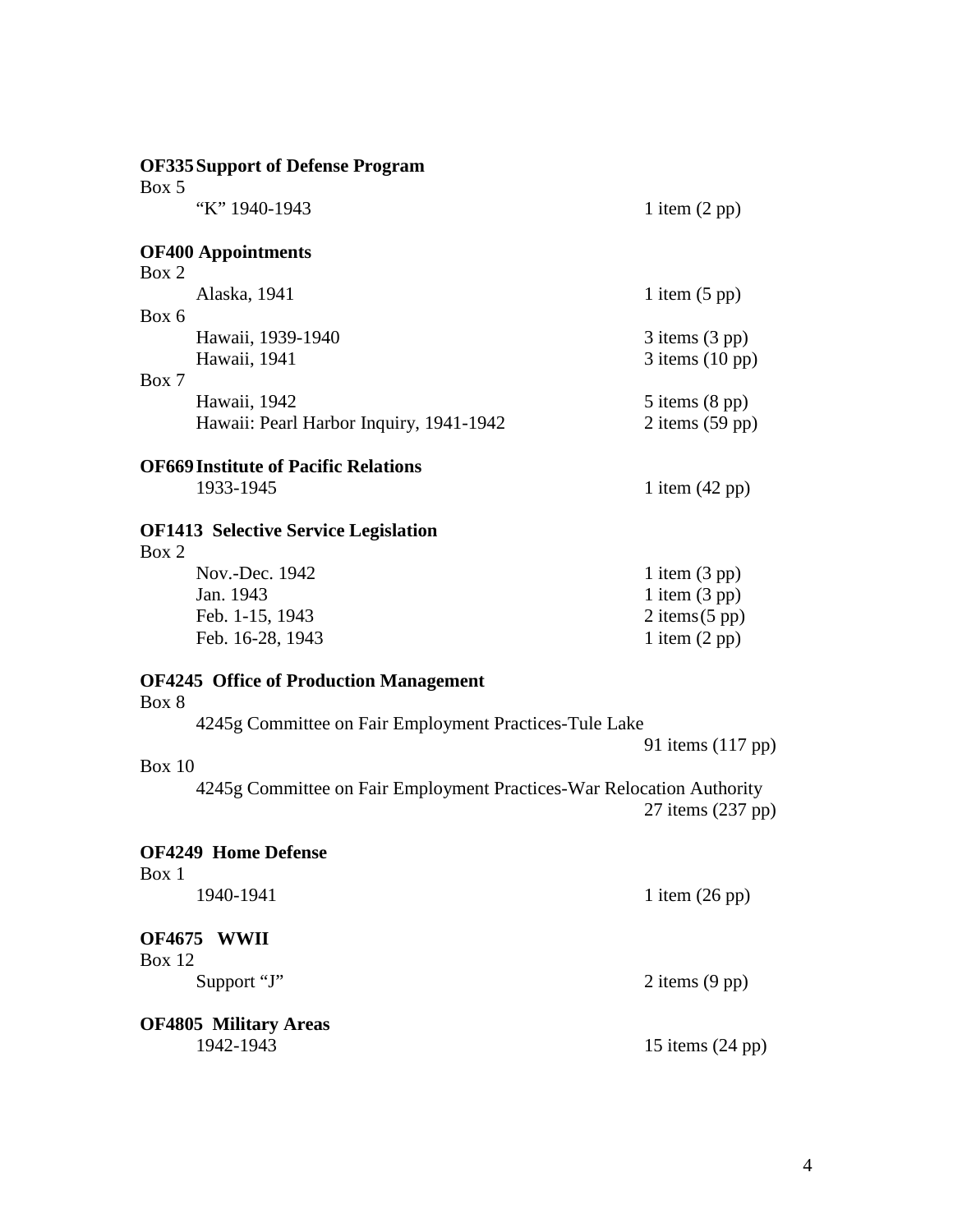**OF4849 War Relocation Authority**

Box 1

## **Japanese American Internment Box 3**

| <b>OF4849 War Relocation Authority</b>                                            |                          |
|-----------------------------------------------------------------------------------|--------------------------|
| Box 1                                                                             |                          |
| 1943                                                                              | 43 items (194 pp)        |
| 1944-1945                                                                         | 18 items (172 pp)        |
| Box 2                                                                             |                          |
| Miscellaneous                                                                     | 68 items (148 pp)        |
| Miscellaneous                                                                     | 16 items $(29$ pp)       |
| 4849a                                                                             | 2 items $(2 \text{ pp})$ |
| 4849b Executive Order 9102                                                        | 1 item $(2 \text{ pp})$  |
| 4849c                                                                             | 1 item $(3 \text{ pp})$  |
|                                                                                   |                          |
| <b>OF5030 Nault, Eugene, Constance, Leo</b>                                       |                          |
| 1942                                                                              | $3$ items $(9$ pp)       |
|                                                                                   |                          |
| OF5262 Kraus, Julia and Andriano, Sylvester                                       |                          |
|                                                                                   | $3$ items $(25$ pp)      |
| PPF9 Gifts "A", Nov. 1944-Apr. 1945                                               | 1 item $(10 \text{ pp})$ |
| PPF9 Gifts "J", 1938                                                              | 1 item $(4 \text{ pp})$  |
| PPF9 Gifts "M", Nov. 1940                                                         | 1 item $(2 \text{ pp})$  |
| PPF9 Gifts "S", Nov. 1941                                                         | 1 item $(4 \text{ pp})$  |
| PPF310c Contributions to National Foundation for Infant Paralysis, 1944-A-B       |                          |
|                                                                                   | 1 item $(17 \text{ pp})$ |
| PPF378 Mackay, John R., 1940-1945 and cross references                            | $2$ items $(3$ pp)       |
| PPF1820 Speech Materials and Suggestions, Jan.-Nov. 1942                          | 1 item $(4 \text{ pp})$  |
| PPF2303 Lawes, Lewis E.                                                           | 1 item $(8 \text{ pp})$  |
| PPF4885 Committee for Celebration of the President's Birthday, 1943 1 item (6 pp) |                          |
|                                                                                   |                          |

## **Japanese American Internment Box 4**

| <b>PSF</b> |                                 |                           |
|------------|---------------------------------|---------------------------|
| Box 4      |                                 |                           |
|            | Safe File: Navy, 1934-Feb. 1942 | 1 item $(3 \text{ pp})$   |
| Box 7      |                                 |                           |
|            | Confidential File: Hawaii       | 4 items $(34 \text{ pp})$ |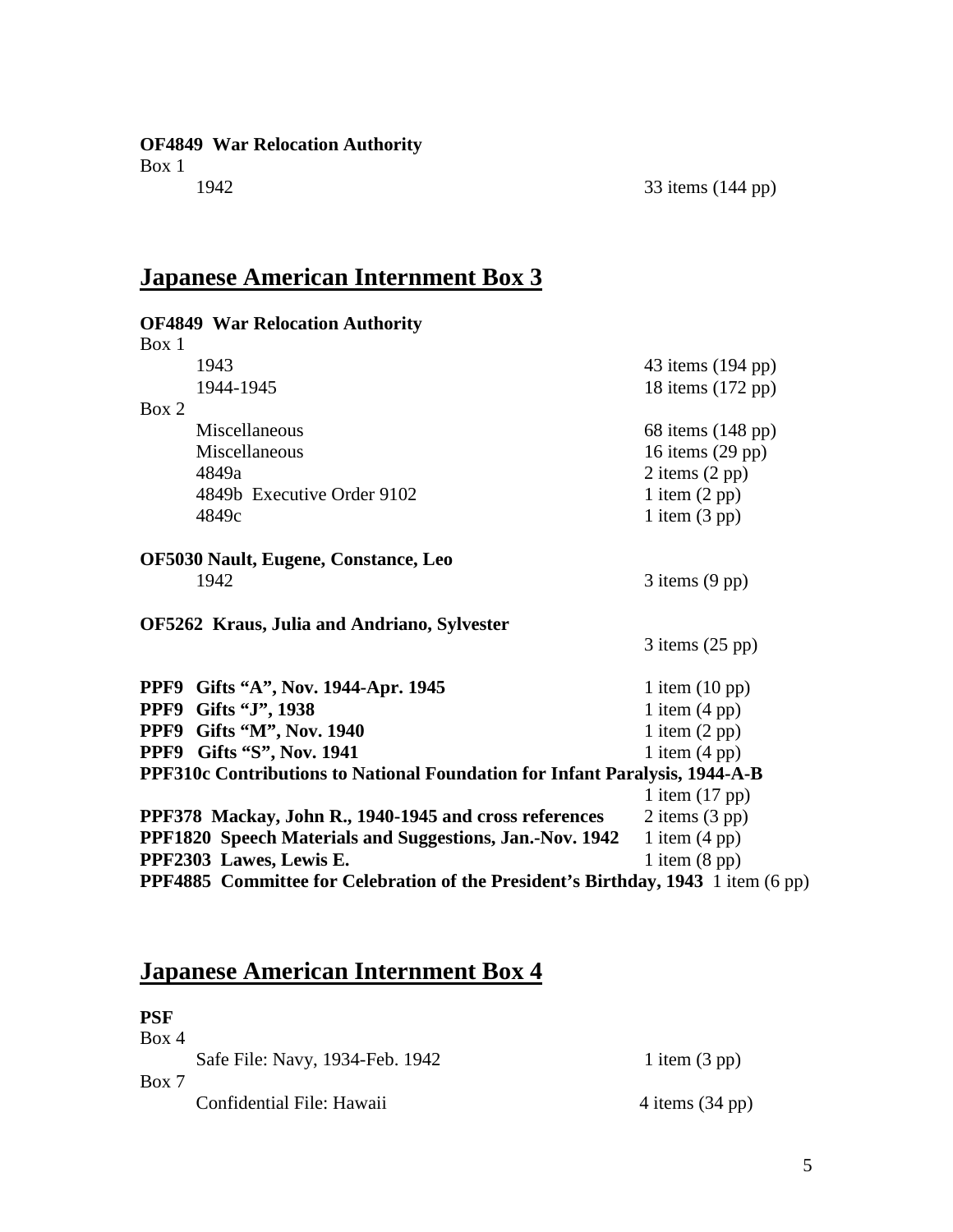| Box 9                                                                           |                            |
|---------------------------------------------------------------------------------|----------------------------|
| Confidential File: State Department, 1941-1942                                  | 1 item $(12 \text{ pp})$   |
| <b>Box 10</b>                                                                   |                            |
| Confidential File: War Department, Jan.-Aug. 1942                               | 1 item $(2 \text{ pp})$    |
| Confidential File: War Department, Jan.-June 1943                               | 1 item $(5$ pp)            |
| <b>Box 54</b>                                                                   |                            |
| Departmental File: Interior, 1940-1944                                          | 1 item $(3 \text{ pp})$    |
| <b>Box 56</b>                                                                   |                            |
| Departmental File: Justice, 1940-1941                                           | 1 item $(2 \text{ pp})$    |
| Departmental File: Justice: Biddle, Francis, 1941-1943                          | $4$ items $(12$ pp)        |
| Departmental File: Justice: Biddle, Francis, 1944-1945                          | 1 item $(6 \text{ pp})$    |
| <b>Box 59</b>                                                                   |                            |
| Departmental File: Navy, July-Dec. 1941                                         | 1 item $(19$ pp)           |
| Departmental File: Navy, July-Dec. 1942                                         | 1 item $(6 \text{ pp})$    |
| <b>Box 62</b>                                                                   |                            |
| Departmental File: Navy: Knox, Frank, 1942-1945                                 | 1 item $(2 \text{ pp})$    |
| <b>Box 82</b>                                                                   |                            |
| Departmental File: War, 1942                                                    | $3$ items $(8 \text{ pp})$ |
| <b>Box 84</b>                                                                   |                            |
| Departmental File: War: Stimson, Henry, 1940-1941                               | 1 item $(1 p)$             |
| Departmental File: War: Stimson, Henry, 1942                                    | $2$ items $(25$ pp)        |
| Departmental File: War: Stimson, Henry, 1943-1945                               | 1 item $(6 \text{ pp})$    |
| <b>Box 91</b>                                                                   |                            |
| Subject File: Alien Property Custodian                                          | 1 item $(5 \text{ pp})$    |
| <b>Box 147</b>                                                                  |                            |
| Subject File: OSS Reports: Dec. 12-17, 1941 #1                                  | 1 item $(3 \text{ pp})$    |
| <b>Box 148</b>                                                                  |                            |
| Subject File: OSS Reports: Feb. 12-20, 1942 #244-273                            | 2 items $(8 \text{ pp})$   |
| <b>Box 157</b>                                                                  |                            |
| Subject File: Opinion Polls, 1935-1941                                          | 1 item $(4 \text{ pp})$    |
| <b>Box 164</b>                                                                  |                            |
| Subject File: Executive Office of the President: Rowe, James H. 2 items (22 pp) |                            |
|                                                                                 |                            |
| <b>Francis Biddle Papers</b>                                                    |                            |

#### l<mark>a</mark>gie Papers Box 1 Cabinet Meetings, 1941 4 items (9 pp)<br>
Cabinet Meetings, Jan.-June 1942 4 items (11 pp) Cabinet Meetings, Jan.-June 1942<br>
Cabinet Meetings, July-Dec. 1942<br>
4 items (9 pp) Cabinet Meetings, July-Dec. 1942 Cabinet Meetings, Jan. 1944-May 1945 3 items (5 pp) Box 2 Rowe, James H. Jr. 4 items (11 pp)<br>Roosevelt, Franklin 3 items (22 pp) Roosevelt, Franklin 3 items (22 pp)<br>Council Meetings, 1942-1945 1 item (59 pp) Council Meetings, 1942-1945 Box 3 Saboteurs 1 item (13 pp)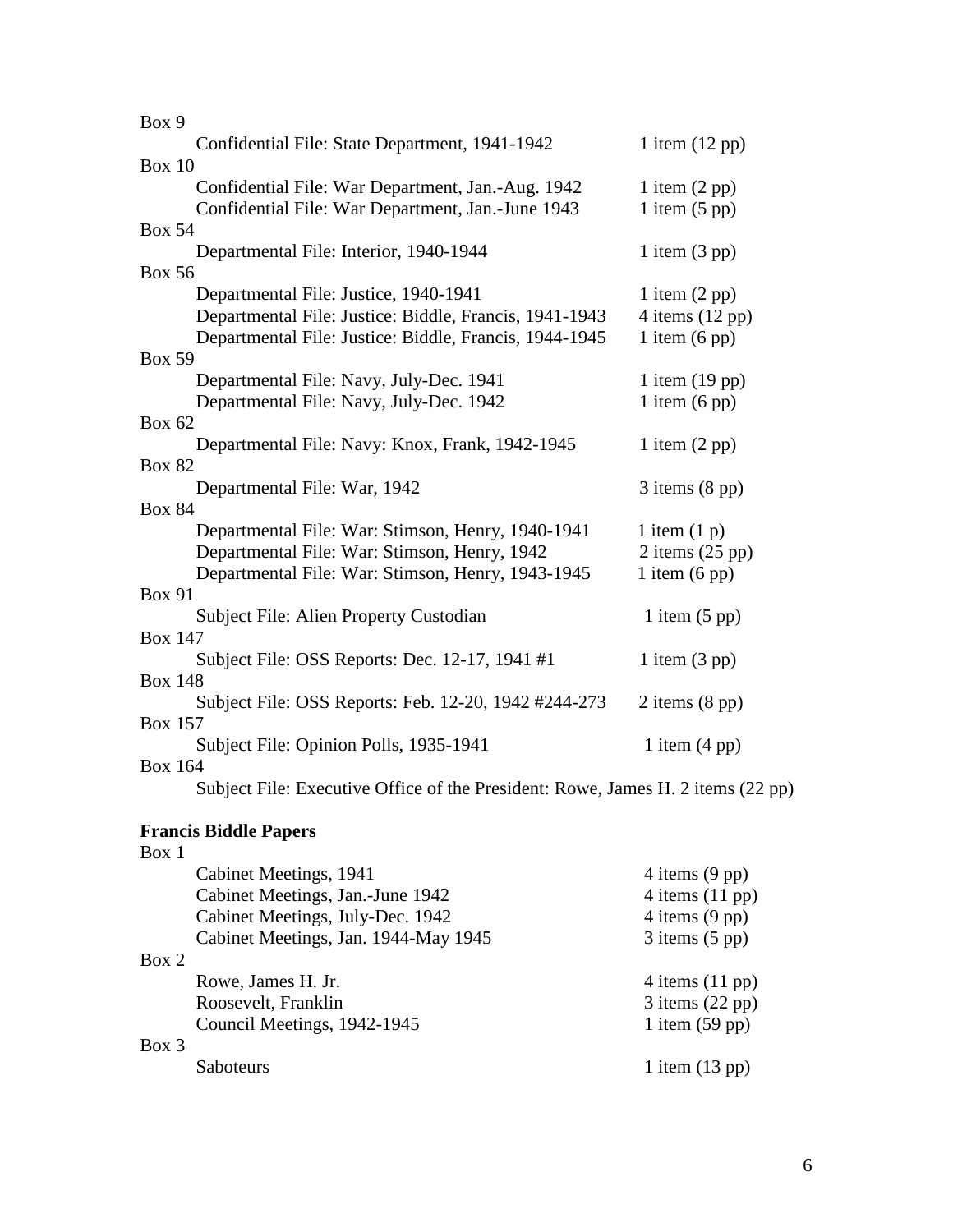| Box 4                            |                          |
|----------------------------------|--------------------------|
| Notebooks – Attorney General III | 1 item $(73 \text{ pp})$ |
| Scrapbooks [oversize]            |                          |
| Volume II                        | $5$ pp                   |
| Volume III                       | 4 pp                     |
| Volume V                         | $9$ pp                   |
| Volume VI                        | $3$ pp                   |
| Volume VII                       | 9 pp                     |
| Volume VIII                      | 1 <sub>p</sub>           |
| Volume IX                        | 1 <sub>p</sub>           |
| Volume X                         | $10$ pp                  |
| Volume XI                        | 6 pp                     |
| <b>Oscar Cox Papers</b>          |                          |

Box 69

Justice Department Files: War Relocation Authority: Executive Order

#### **Charles Fahy Papers**

| IV. Office of the Solicitor General Papers |                             |
|--------------------------------------------|-----------------------------|
| Box 36                                     |                             |
| Japanese Relocation Cases I                | 18 items $(128 \text{ pp})$ |

## **Japanese American Internment Box 5**

#### **Charles Fahy Papers**

IV. Office of the Solicitor General Papers Box 36 Japanese Relocation Cases II 24 items (332 pp)<br>Japanese Relocation Cases III 52 items (341 pp) Japanese Relocation Cases III Untitled 1 item (73 pp)

## **Japanese American Internment Box 6**

| <b>Charles Fahy Papers</b>                                                       |                             |
|----------------------------------------------------------------------------------|-----------------------------|
| IV. Office of the Solicitor General Papers                                       |                             |
| <b>Box 37</b>                                                                    |                             |
| Japanese Relocation Cases: WRA Handbook                                          | $7$ items $(293$ pp)        |
| V. Argument Files                                                                |                             |
| Box 54                                                                           |                             |
| Hirabayashi v. U.S. (320 U.S. 81); Yasui v. U.S. (320 U.S. 115) 9 items (105 pp) |                             |
| <b>Box 56</b>                                                                    |                             |
| Korematsu v. U.S. (325 U.S. 214)                                                 | 22 items $(109 \text{ pp})$ |

18 items (97 pp)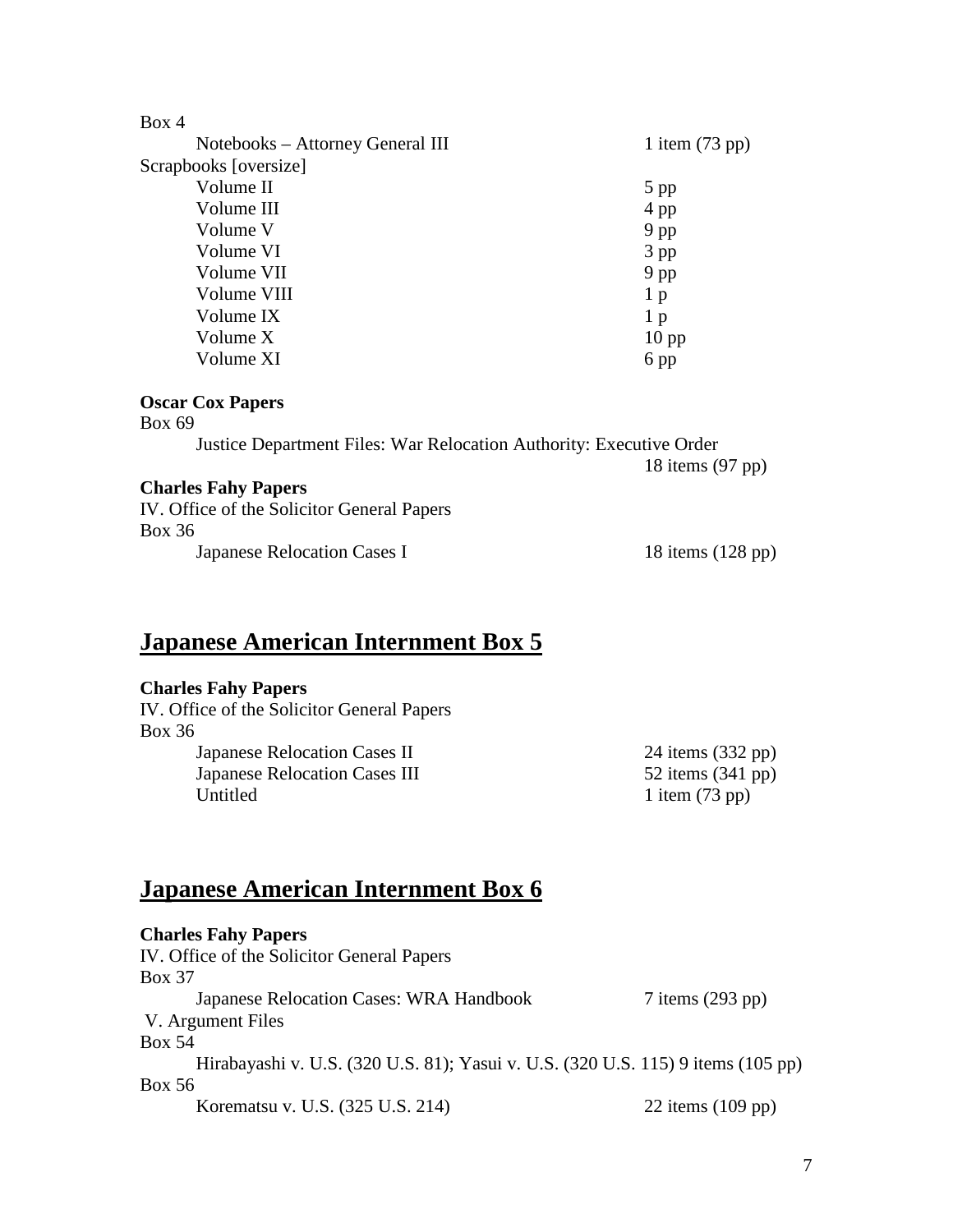Mitsui Endo v. Eisenhower (323 U.S. 283) 12 items (98 pp)

#### **Papers of Harry Hopkins**

Box 150

Federal Bureau of Investigation Reports FBI Survey of Japanese Relocation Centers: Part I: Recommendations 1 item (101 pp) FBI Survey of Japanese Relocation Centers: Part II: Interviews 1 item (408 pp) \*This file is divided in half due to its size, and the second half is in Box 7.

### **Japanese American Internment Box 7**

#### **Papers of Joseph Lash**

Box 65

Speeches and Writings: Dealers and Dreamers: Japanese Exclusion Order, 1942 3 items (14 pp)

#### **Isador Lubin Papers**

Box 93

Personal Correspondence, 1935-1971: War Relocation Authority 1 item (4 pp)

#### **Papers of William H. McReynolds**

Box 20

| Group 70: Executive and Judiciary File    |                         |
|-------------------------------------------|-------------------------|
| Office of Emergency Management, 1941-1944 | 1 item $(8 \text{ pp})$ |
| War Relocation Authority                  | $3$ items $(5$ pp)      |

#### **Henry Morgenthau Diaries**

The diaries of Henry Morgenthau have been microfilmed due to their fragile condition. The items in this artificial collection were printed from that microfilm. They represent only a fraction of the materials in Morgenthau's papers pertaining to the Japanese American internment. Researchers are referred to the last page of this finding aid for further direction regarding additional diary pages.

Roll 131(Diary #471) pp. 60-78 Roll 131(Diary #472) pp.41-66 Roll 131(Diary #472) pp.74-81; 99-103; 108-110 Roll 136(Diary #486) pp. 171-172 Roll 137(Diary #489) pp. 82-84 Roll 138(Diary#489) pp. 401-406

#### **Eleanor Roosevelt Papers**  $D_{\text{max}}$  115

| $DOX$ 11.                                 |                          |
|-------------------------------------------|--------------------------|
| 30.2 Invitations Declined, Di-Hy, 1943    | 2 items $(8 \text{ pp})$ |
| <b>Box 141</b>                            |                          |
| 30.9 Invitations Miscellaneous, F-Z, 1944 | 1 item $(5 \text{ pp})$  |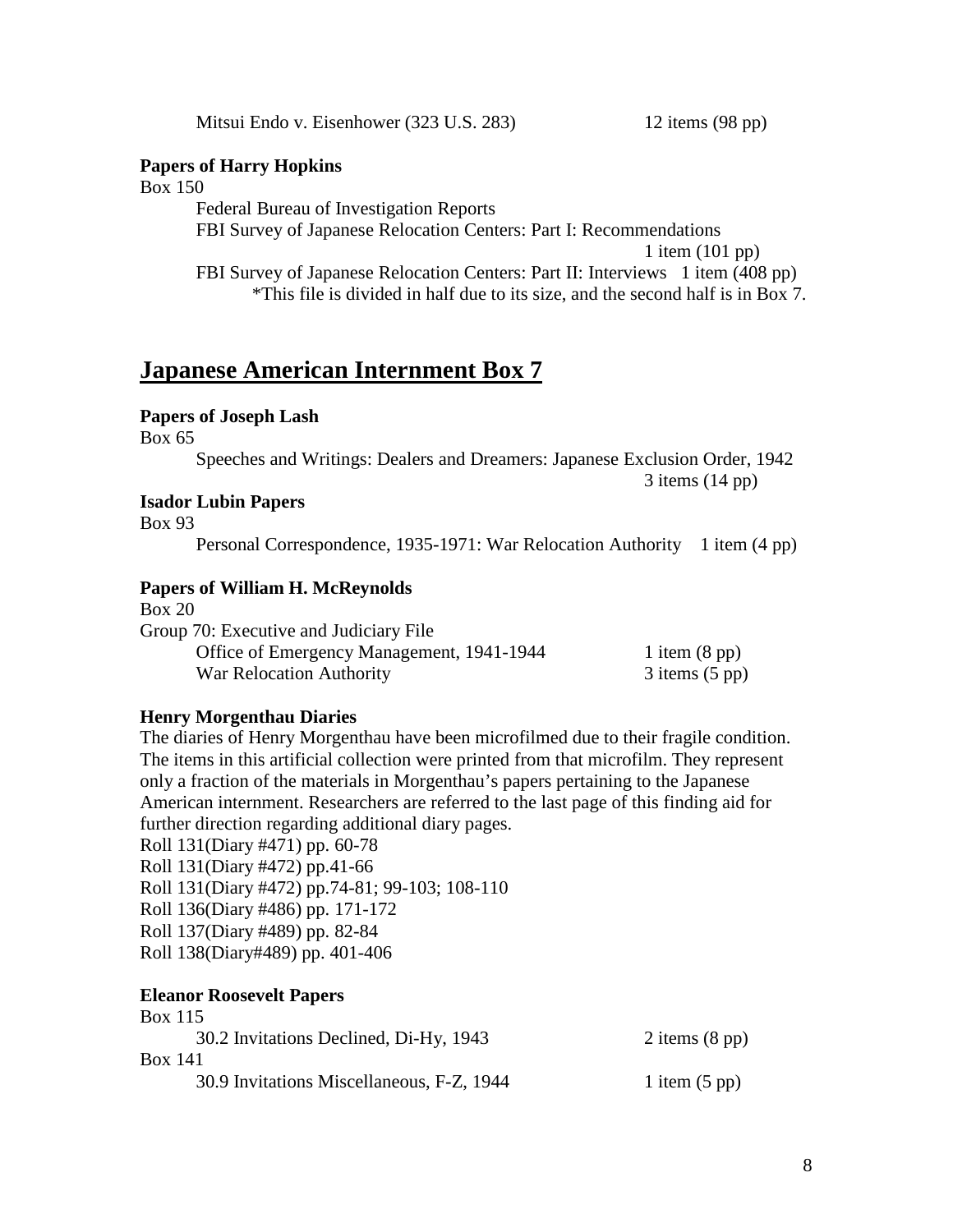| <b>Box 247</b> |                                                                                    |                                    |                           |
|----------------|------------------------------------------------------------------------------------|------------------------------------|---------------------------|
|                | 50.9 Gifts Miscellaneous, $1943 H - 1944 B$<br>Gifts Miscellaneous, $T - Z$ , 1943 | 1 item $(11$ pp)<br>1 item $(1 p)$ |                           |
| <b>Box 350</b> |                                                                                    |                                    |                           |
| 70             | Correspondence with Gov. Departments - Biddle, Francis, 1941                       | 1 item $(5 \text{ pp})$            |                           |
| Box 365        |                                                                                    |                                    |                           |
| 70             | Correspondence with Gov. Departments - Biddle, Francis, 1942                       |                                    | 6 items $(11 \text{ pp})$ |
| Box 367        |                                                                                    |                                    |                           |
| 70             | Correspondence with Gov. Departments $-$ "E", 1942 3 items (3 pp)                  |                                    |                           |
| Box 372        |                                                                                    |                                    |                           |
| 70             | Correspondence with Gov. Departments - MacLeish, Archibald, 1942                   | 2 items $(2 \text{ pp})$           |                           |
| Box 375        |                                                                                    |                                    |                           |
| 70             | Correspondence with Gov. Departments - Pickett, Clarence, 1942                     | 1 item $(1 p)$                     |                           |
| <b>Box 377</b> |                                                                                    |                                    |                           |
| 70             | Correspondence with Gov. Departments - "Sti-Sz", 1942                              |                                    | 2 items $(5 \text{ pp})$  |
|                |                                                                                    |                                    |                           |
| <b>Box 380</b> |                                                                                    |                                    |                           |
| 70             | Correspondence with Gov. Departments – Biddle, Francis, 1943                       |                                    |                           |
| 70             | Correspondence with Gov. Departments – "Ro-Ry", 1942                               | $3$ items $(8 \text{ pp})$         | 2 items $(5 \text{ pp})$  |
| Box 393        |                                                                                    |                                    |                           |
| 70             | Correspondence with Gov. Departments - Myer, Dillon S., 1943                       |                                    |                           |
| <b>Box 394</b> |                                                                                    |                                    | 14 items (107 pp)         |
| 70             | Correspondence with Gov. Departments - Pickett, Clarence, 1943                     |                                    |                           |
|                |                                                                                    | 1 item $(9$ pp)                    |                           |
| <b>Box 398</b> |                                                                                    |                                    |                           |
| 70             | Correspondence with Gov. Departments - Stimson, Henry L., 1943                     |                                    |                           |
|                |                                                                                    | $3$ items $(6$ pp $)$              |                           |
| 70             | Correspondence with Gov. Departments - "Ta", 1943                                  |                                    | 1 item $(1$ pp)           |
| <b>Box 404</b> |                                                                                    |                                    |                           |
| 70             | Correspondence with Gov. Departments – "Ce-Cl", 1944                               |                                    | 1 item $(11 \text{ pp})$  |
| <b>Box 414</b> |                                                                                    |                                    |                           |
| 70             | Correspondence with Gov. Departments – " $Mr - My$ ", 1944 1 item (1 pp)           |                                    |                           |
| <b>Box 416</b> |                                                                                    |                                    |                           |
| 70             | Correspondence with Gov. Departments -Pickett, Clarence, 1944                      |                                    |                           |
|                |                                                                                    | 4 items $(4 \text{ pp})$           |                           |
| <b>Box 420</b> |                                                                                    |                                    |                           |
| 70             | Correspondence with Gov. Departments – "Wals-Way", 1944 1 item (2 pp)              |                                    |                           |
| <b>Box 423</b> |                                                                                    |                                    |                           |
| 70             | Correspondence with Gov. Departments - "Hu-I", 1945                                |                                    | 1 item $(2 \text{ pp})$   |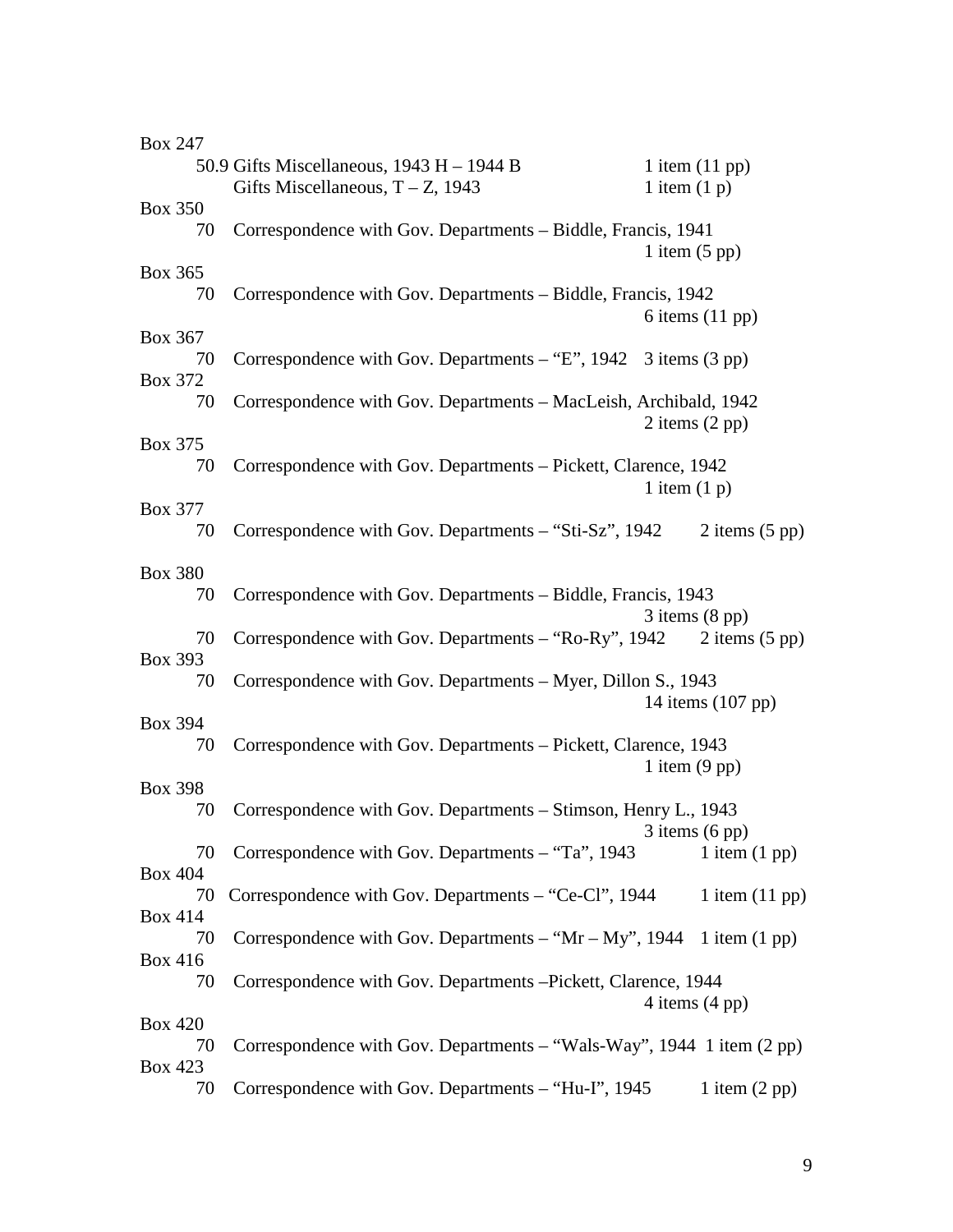| <b>Box 517</b> |                                              |                          |
|----------------|----------------------------------------------|--------------------------|
| 90             | Congratulations and Greetings, "Sa-Th", 1942 | 1 item $(1 p)$           |
| <b>Box 521</b> |                                              |                          |
| 90             | Congratulations and Greetings, "Dh-Gl", 1943 | 1 item $(2 \text{ pp})$  |
| <b>Box 533</b> |                                              |                          |
| 90             | Congratulations and Greetings, "I-Je", 1944  | 2 items $(5 \text{ pp})$ |
| Box 567        |                                              |                          |
| 95             | "My Day" Comments, $A - M$ , 1942            | 1 item $(3 \text{ pp})$  |
| <b>Box 760</b> |                                              |                          |
|                | 100 Personal Letters - Davis, Norman, 1942   | 1 item $(1 p)$           |
| <b>Box 761</b> |                                              |                          |
|                | 100 Personal Letters – "Ea-Ei", 1942         | 1 item $(4 \text{ pp})$  |
| <b>Box 764</b> |                                              |                          |
|                | 100 Personal Letters – "Hi", 1942            | 1 item $(4 \text{ pp})$  |
|                | 100 Personal Letters - "Hod-Hor" 1942        | 1 item $(3 \text{ pp})$  |
|                | 100 Personal Letters - "Hos-Hy", 1942        | 1 item $(5 \text{ pp})$  |
|                | 100 Personal Letters - "I", 1942             | 1 item $(2 \text{ pp})$  |
| <b>Box 770</b> |                                              |                          |
|                | 100 Personal Letters – "Pe-Pf", 1942         | 1 item $(4 \text{ pp})$  |
| <b>Box 786</b> |                                              |                          |
|                | 100 Personal Letters – "La", 1943            | 1 item $(3 \text{ pp})$  |
|                | 100 Personal Letters - "Lo-Ly", 1943         | 2 items $(4 \text{ pp})$ |
| <b>Box 787</b> |                                              |                          |
|                | 100 Personal Letters - "Man-May", 1943       | 2 items $(4 \text{ pp})$ |
|                | 100 Personal Letters - McCloy, John J., 1943 | 2 items (3 pp)           |
|                | 100 Personal Letters - "Me", 1943            | 1 item $(4 \text{ pp})$  |
| <b>Box 788</b> |                                              |                          |
|                | 100 Personal Letters - Myer, Dillon S., 1943 | 6 items $(129$ pp)       |
|                | 100 Personal Letters - "N", 1943             | 1 item $(3 pp)$          |

## **Japanese American Internment Box 8**

#### **Eleanor Roosevelt Papers** Box 788 100 Personal Letters – "O", 1943 2 items (3 pp) Box 811 100 Personal Letters – "O", 1944 1 item (2 pp) Box 816 100 Personal Letters – "Ta-Te", 1944 1 item (11 pp) Box 840 100.1 Letters from Servicemen – "Wo-Z", 1944  $1$  item (1 p) Box 966 130 News Items – "Stu-We", 1942 1 item (1 p) Box 1116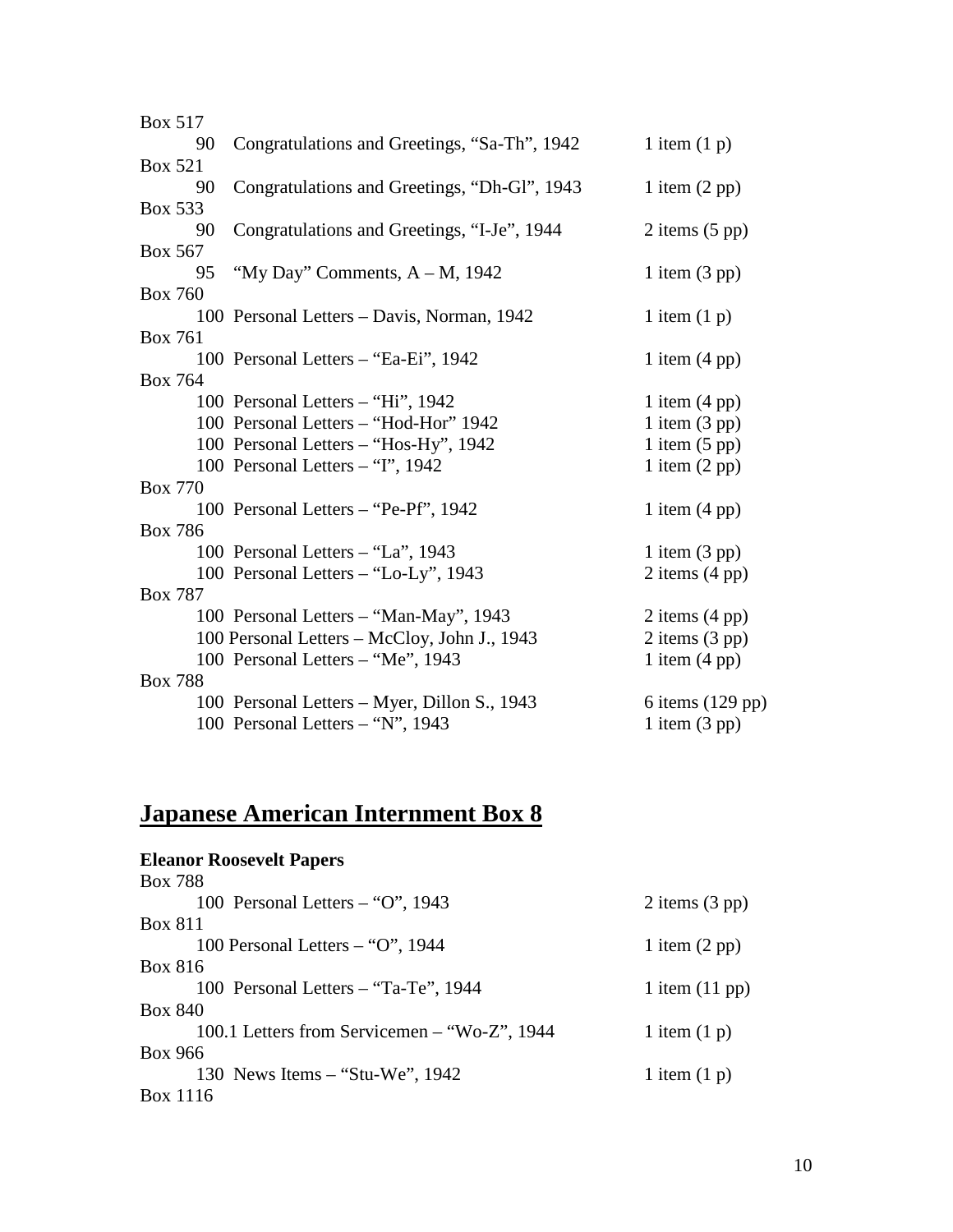|                 | 150.3 Positions Sought Through Mrs. Roosevelt - 1943 A-1944-1945 G                                                                         | 1 item $(1 p)$                                    |
|-----------------|--------------------------------------------------------------------------------------------------------------------------------------------|---------------------------------------------------|
| <b>Box 1164</b> |                                                                                                                                            |                                                   |
|                 | 150.9 Miscellaneous Requests - 1943 Sp - 1944 A                                                                                            | 1 item $(3 \text{ pp})$                           |
| <b>Box 1211</b> | 170 Appointments $-$ "I-K", 1944                                                                                                           | 1 item $(2 \text{ pp})$                           |
| <b>Box 4560</b> | Correspondence: Eleanor Roosevelt and Harry S. Truman 2 items (9 pp)                                                                       |                                                   |
| Box 3043-44     | <b>Eleanor Roosevelt Speech and Article File</b>                                                                                           |                                                   |
|                 | Pan-American Cofee Bureau Program # 16, Jan. 11, 1942<br>Pan-American Coffee Bureau Program # 21, Feb. 15, 1942                            |                                                   |
| Box 3048-49     | "A Challenge to American Sportsmanship" Colliers, October 19, 1942 [oversize]                                                              | $3$ items $(27$ pp)                               |
|                 | <b>Eleanor Roosevelt Pamphlet Collection</b>                                                                                               |                                                   |
|                 | <b>Japanese Americans</b>                                                                                                                  | 1 item $(36 \text{ pp})$                          |
|                 | <b>Eleanor Roosevelt Photograph Collection</b>                                                                                             |                                                   |
|                 | <b>Subject: Japanese Americans</b>                                                                                                         | $6$ images $(6$ pp)                               |
| <b>Box 510</b>  | <b>James Roosevelt Papers</b>                                                                                                              |                                                   |
| <b>Box 518</b>  | Legislation: Numerical File, 1959: H.R. 7810                                                                                               | 19 items $(48 \text{ pp})$                        |
|                 | Legislation: Numerical File, 1962: H.R. 12881                                                                                              | 10 items $(16 \text{ pp})$                        |
| Box 1           | <b>Samuel I. Rosenman Papers</b>                                                                                                           |                                                   |
|                 | General Correspondence: Cohen, Ben V.<br>General Correspondence: Cox, Oscar                                                                | 1 item $(1 p)$<br>1 item $(1 p)$                  |
| Box 5           | <b>Subject File: Alien Property</b><br>Subject File: Alien Property Custodian                                                              | 28 items (304 pp)<br>13 items $(53 \text{ pp})$   |
|                 |                                                                                                                                            |                                                   |
| <b>Box 33</b>   | <b>James H. Rowe, Jr. Papers</b><br><b>Assistant Attorney General (AAG)</b>                                                                |                                                   |
|                 | AAG: Alien Enemy Control Unit<br>AAG: Alien Enemy Control Unit<br>AAG: Alien Enemy Control Unit Report on Japanese Americans in California | 24 items $(69$ pp)<br>22 items $(106 \text{ pp})$ |
|                 |                                                                                                                                            | 1 item $(31$ pp)                                  |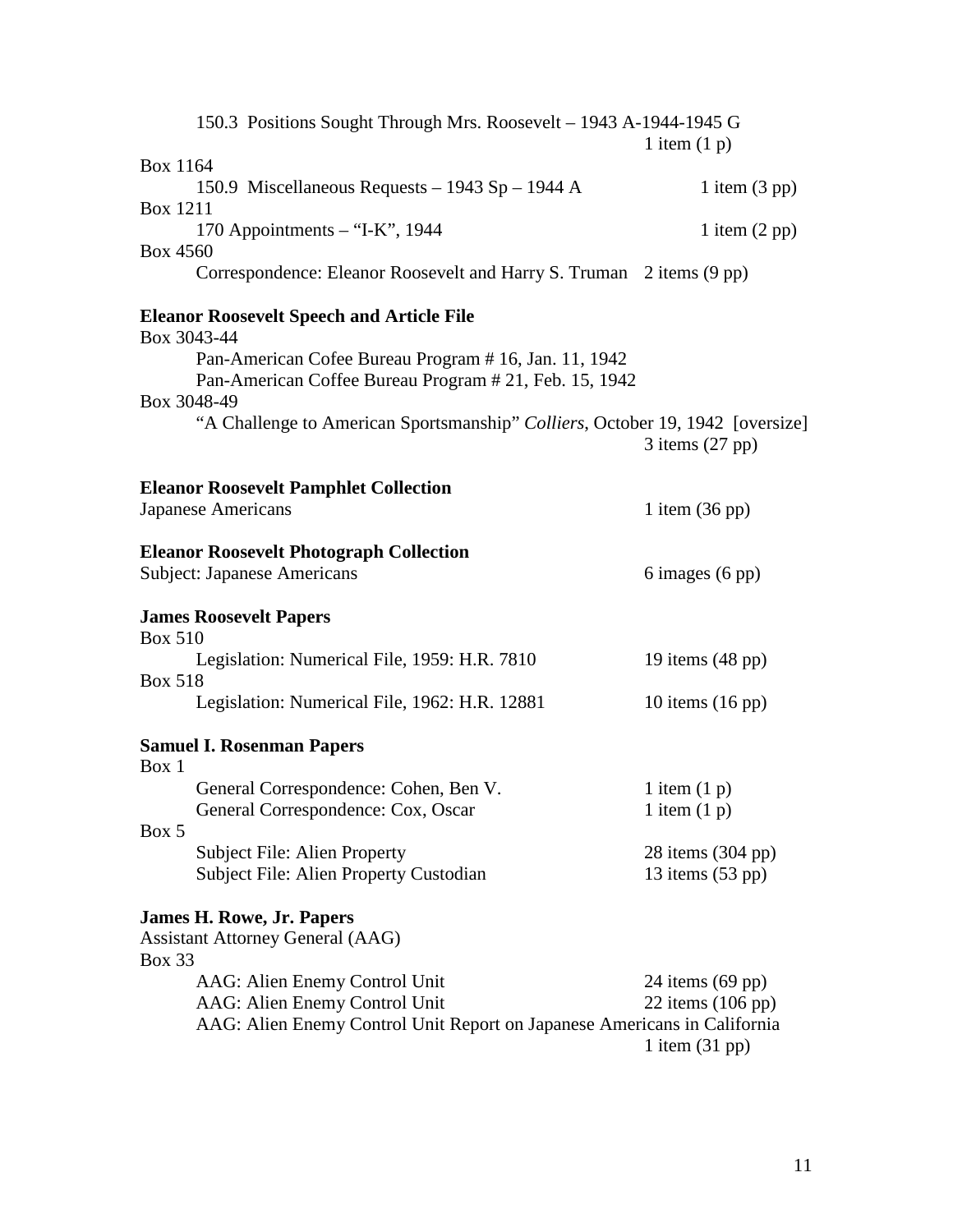## **Japanese American Internment Box 9**

| <b>James H. Rowe, Jr. Papers</b><br><b>Assistant Attorney General (AAG)</b> |                            |
|-----------------------------------------------------------------------------|----------------------------|
| <b>Box 33</b>                                                               |                            |
| AAG: Attorney General Memoranda                                             | 1 item $(1 p)$             |
| <b>Box 35</b><br>AAG: Cox, Oscar                                            | 1 item $(1 p)$             |
| <b>Box 36</b>                                                               |                            |
| AAG: Hawaii                                                                 | 4 items $(23 \text{ pp})$  |
| <b>Box 37</b>                                                               |                            |
| AAG: Immigration                                                            | 1 item $(4 \text{ pp})$    |
| <b>Box 38</b>                                                               |                            |
| AAG: McCloy, John                                                           | $3$ items $(5$ pp)         |
| <b>Box 119</b>                                                              |                            |
| Roosevelt: Japanese Internment                                              | $2$ items $(37$ pp)        |
| <b>Aubrey Williams Papers</b><br><b>Box 25</b>                              |                            |
| <b>General Files: War Relocation Authority</b>                              | 21 items $(28 \text{ pp})$ |
| <b>Vertical File</b>                                                        |                            |
| Eisenhower, Milton Stover, 1899-1985                                        | $2$ items $(2$ pp)         |
| Fahy, Charles, 1892-1979                                                    | $2$ items $(2$ pp)         |
| <b>Japanese Americans</b>                                                   | 73 items (124 pp)          |
| Japanese Americans: Evacuation, Relocation                                  | 11 items $(19$ pp)         |
| McCloy, John J., 1895-1989                                                  | 1 item $(2 \text{ pp})$    |
| Myer, Dillon Seymour, 1891-1982                                             | 2 items $(2 \text{ pp})$   |
| Rowe, James Henry, Jr., 1909-1984                                           | 1 item $(6 \text{ pp})$    |
| <b>General Photograph Collection</b>                                        |                            |
| World War II: U.S.A: Homefront: Japanese Relocation                         | 48 images (96 pp)          |

# # #

#### **A Note to Researchers about the Morgenthau Diaries**

The following subject heading were taken from *The Morgenthau Diaries: Prelude to War and War, 1940-1942* (Bethesda: LexisNexis, 2006). The first number indicates the microfilm reel number, the second number indicates the diary volume number, and the third number appearing after the colon indicates the page number of the diary in which the subject appears. This is by no means exhaustive.

**Alien Property Control**: **51**(407): 135, 253 **Alien Property Custodian**: **44**(385): 1; **69**(470): 205; **72**(480): 107, 192, 194, 196, 202,